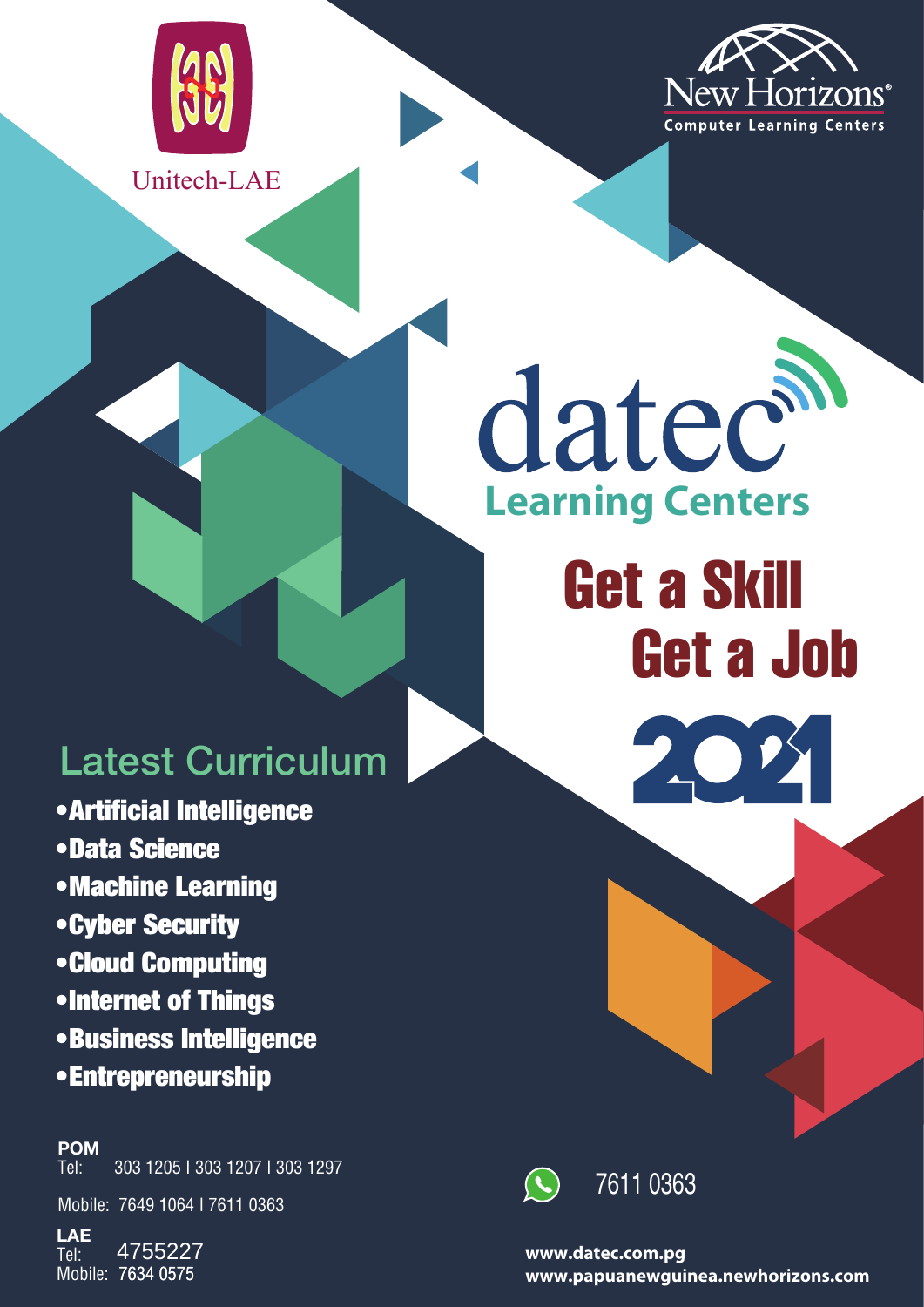#### **Our Vision**

To be a world class Institution by imparting Quality Education & Training of International Standards in IT & Business through Continuous Improvement, Team Work, Growth and Innovation.

### **Our Mission**

To offer competency based and environmentally sound Technical Education and Training services to qualified students, and employed adults through diversified courses delivered in a variety of modes using appropriate learning environments to meet the rapidly changing needs of industries, business and the community and individual entrepreneurial requirements.



#### **Core Values**

Our core values include equity and accessibility, high moral and ethical standards, and a participatory and information sharing approach in all activities.

#### **Quality Policy**

Impart Quality Education & Training in IT, Management & Soft Skills of International Standards. Meet Industrial needs by providing innovative solutions through Consultancy and Continuing Education.

Achieve Excellence in Technical Education through Continual improvement, Teamwork and Optimum utilization of Equipment & other infrastructural facilities.

Facilitate faculty and support staff to update their knowledge and skills, to match the Business and technological developments.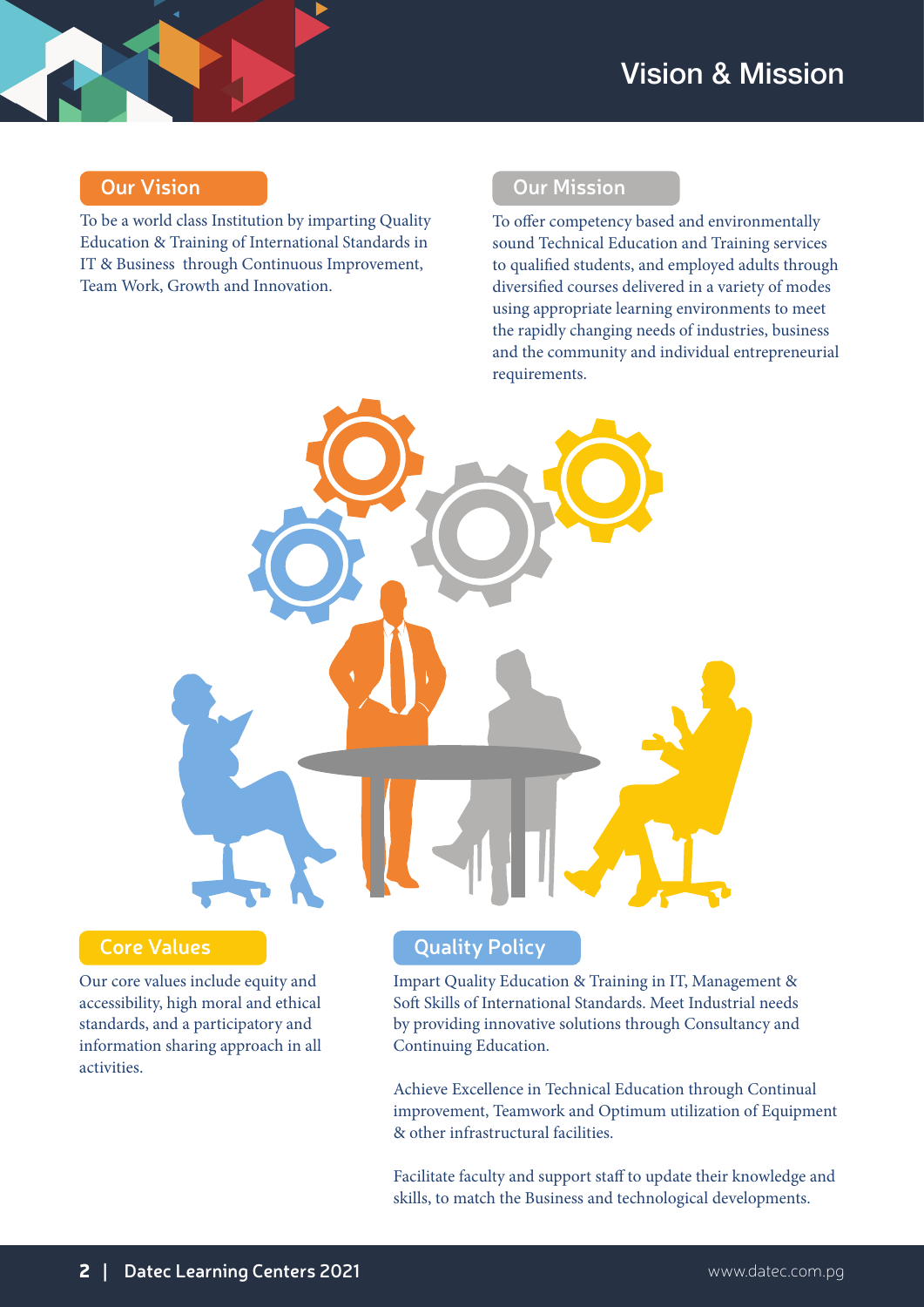Datec Information Communication Technology (ICT) Education programs are tailored to prepare participants for employment and/or continuing education opportunities in the field of ICT. These programs are delivered in partnership with leading education providers through technical instruction in classrooms and hands-on practical lab activities which are mapped towards industrial skill certification. Datec's ICT education programs also encourage and promote team work, lifelong learning, ethical behavior, and communication skills.

### Information Pathways

The Datec Learning Centers Information Communication Technology education pathways are based on established national and international skill standards. By enrolling in these ICT programs, participants obtain advanced high-tech skills to successfully prepare and compete for ICT roles effectively and efficiently.

IT industry is a dynamic and entrepreneurial working environment that has a revolutionary impact on the economy and society. IT careers involves the design, development, support, and management of hardware, software, database, mobile application and system integration services. IT careers are available in every sector of the economy from financial to governmental, manufacturing, retail & commercial, medical, business to engineering and even environmental sectors.

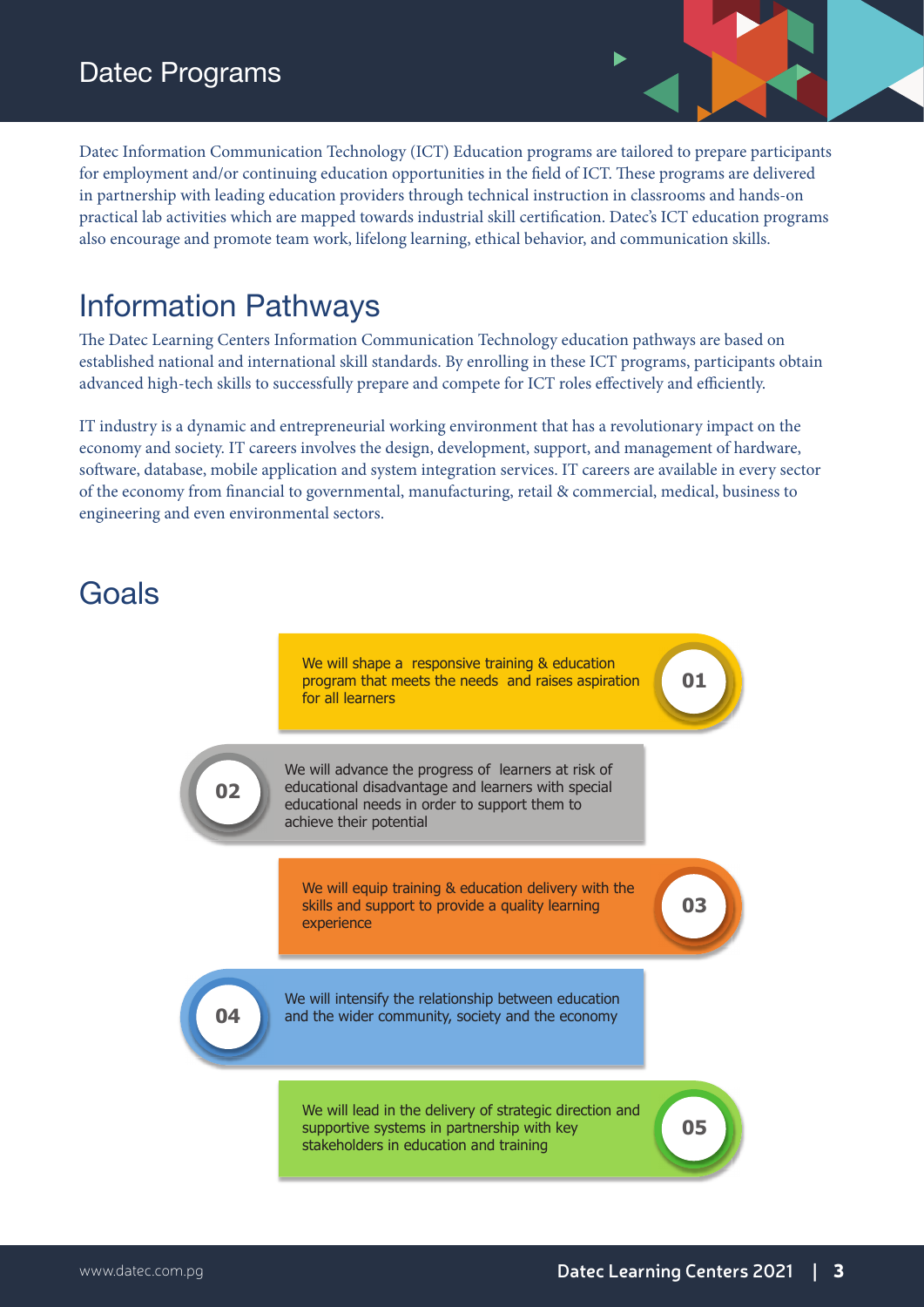Datec Learning Centers is constantly focusing on new technologies and aligning these technologies with our curriculums. In addition to our curriculum for 2020, we would like to introduce the following programs; **Innovative Entrepreneurship, Artificial Intelligence, Machine Learning, Data Science, Cyber Security, Business Intelligence, I.O.T and more…**

### **Our Academic Programs**

#### **Diploma Courses**

- **Information Technology**
- IT & Business Management
- Server & Network Administration
- Database Administration

#### **Certificate Course Advance Diploma Courses**

- Information Technology Information Technology
	- IT & Business Management
	- Server & Network Administration
	- Database Administration
	- Software Development
	- Software and Mobile Application

 **\*All our diploma programs awarded under seal of NEW Horizons-USA and University of Technology- LAE**

### **Certificate Program**

### #Information Technology

**Duration: 20 Weeks PNGNOF: Level 4 Eligibility: Grade 12 GPA: =/> 2.0**

An information technology (IT) certificate program provides students with a broad understanding of computer operating systems, information systems, programming, and computer software and hardware.

IT specialists install, maintain, and operate computer systems. Certificate program graduates can use learned skills and training to earn positions in the IT departments of large and small businesses or to start up their own information technology consulting services. IT professionals then can earn certifications to show their proficiency. Many software and computer companies offer certifications in the use of their products. Applicants for certification usually must complete training and pass a competency examination.

#### *Subjects:*

- 
- *CompTIA A+ (Core 1 & 2) (Computer Hardware & Networking)*
- 
- 
- *Mathematics Programing in C++*
	- *Web Design (HTML, JavaScript & CSS)*
- *Entrepreneurship 1 Internet of Things (IoT)*
- *Programing in C Intro to Cyber Security*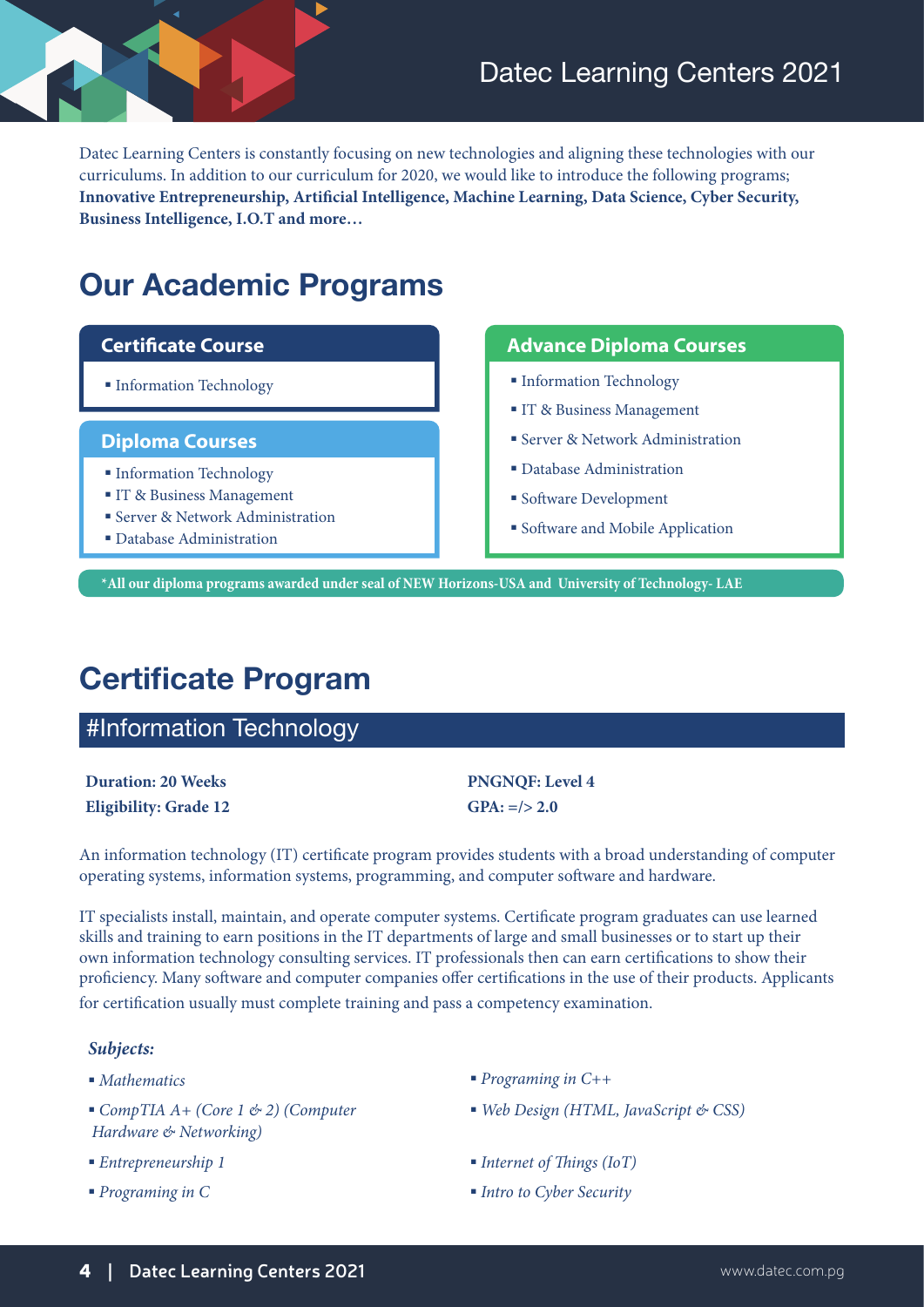

## **Diploma & Advance Diploma Programs**

| #Information Technology |               |                 |  |
|-------------------------|---------------|-----------------|--|
| Program                 | <b>PNGNQF</b> | <b>Duration</b> |  |
| Diploma                 | Level 5       | 20 Weeks        |  |
| <b>Advance Diploma</b>  | Level 6       | 40 Weeks        |  |

The course is designed to provide knowledge and expertise on the industry-relevant IT skills by providing adequate project experience and even soft skills towards a successful IT career. This program aims at making the student a thorough IT professional – qualified both for the local and international job markets. The program is the only career program that qualifies a candidate as a specialist in Computer Hardware and Networking, System Administration, Web designing, Java Programming, Database Administration and Cisco Networking technologies.

Students who complete the certificate will learn advanced concepts of information technology by acquiring skills in microcomputer desktop management, programming, network administration and security, web programming and development, computer hardware and software maintenance, and database management systems. The advanced certificate prepares students to sit for international tests and earn international certifications.

#### *Subjects:*

- 
- 
- 
- 
- *Java & Advance Java Programming Introduction to Project Management*
- 
- *Python Programming ICND 1/ Oracle DB Administration 1*
- *Oracle SQL/ PL SQL ICND 2/Oracle DB Administration 2*
- *DHTML CompTIA Cloud+ (Cloud Computing)*
- *Cyber Security Business Intelligence*
	-
- *Software Testing Industrial Training*

| #IT & Business Management<br><b>PNGNQF</b><br><b>Duration</b><br>Program<br>20 Weeks<br>Diploma<br>Level 5 |         |          |  |  |  |  |  |
|------------------------------------------------------------------------------------------------------------|---------|----------|--|--|--|--|--|
|                                                                                                            |         |          |  |  |  |  |  |
|                                                                                                            |         |          |  |  |  |  |  |
| <b>Advance Diploma</b>                                                                                     | Level 6 | 40 Weeks |  |  |  |  |  |

Advanced Professional Diploma in IT & Business Management develops and equips students with both professional and practical skills and leads to employment prospects in the fields of Information technology and business administration.

This program is the only career program that qualifies a candidate as a specialist in Computer Hardware and Networking, Office management, Business Skills, Accounting, Business Communication, Management Functions and Behaviors, Information systems for Managers, Accounting and Finance for Managers.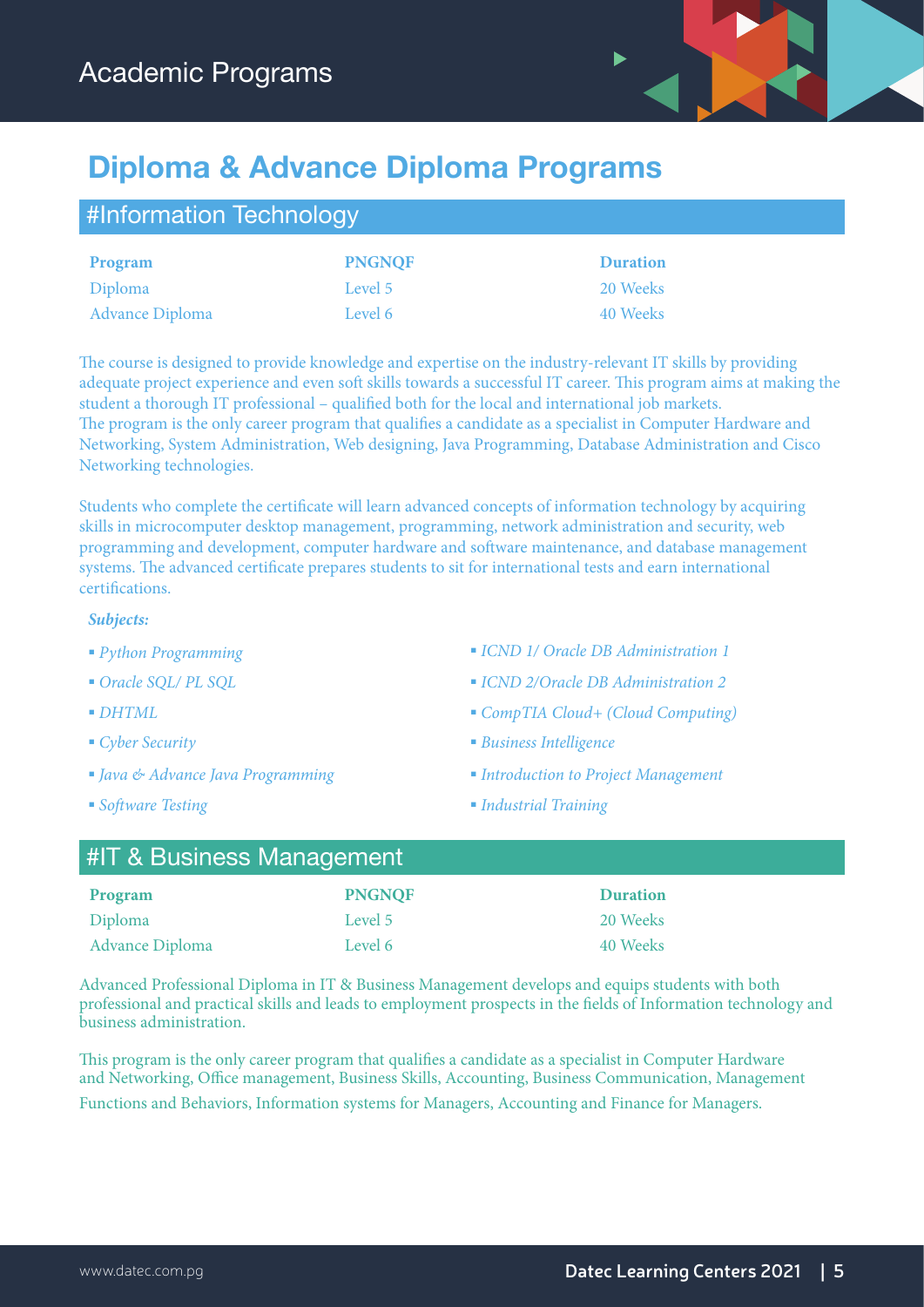### Academic Programs

### #IT & Business Management *Continued*

#### *Subjects:*

- 
- *MS Office 2016 Basics Accounting Basics*
- *MS Office 2016 Intermediate Finance*
- *Innovative Entrepreneurship Marketing*
- *Management*
- *Business*
- *MS Office 2016 Advance Industrial Training*
- *Business Mathematics Networking Design & Management*
	-
	-
	-
	- *Introduction to Project Management*
	- *Cyber Security*
	-

| #Server & Network Administration |               |                 |  |
|----------------------------------|---------------|-----------------|--|
| Program                          | <b>PNGNQF</b> | <b>Duration</b> |  |
| Diploma                          | Level 5       | 20 Weeks        |  |
| <b>Advance Diploma</b>           | Level 6       | 40 Weeks        |  |

Graduates of this diploma will be able to design, implement and manage LAN and WAN, demonstrate a critical understanding of managing the router configuration, be able to configure and troubleshoot networks and secure switched networks effectively using VLANs, trucking and spanning tree.

In addition, graduates will be equipped with the skills and knowledge essential for implementing, managing, maintaining, provisioning servers, infrastructure elements and applications that run within private and public clouds.

#### *Subjects:*

- 
- *CompTIA Network+ Cisco ICND 1*
- *CompTIA Linux Administration+ Cisco ICND 2*
- 
- 
- *Microsoft Server 2016 Administration Industrial Training*
- *Python Programming Microsoft Server 2016 Advanced Administration*
	-
	-
- *Cyber Security CompTIA (Cloud Computing)*
- *Microsoft Server 2016 Installation Introduction to Project Management*
	-

| #Database Administration |               |                 |  |
|--------------------------|---------------|-----------------|--|
| Program                  | <b>PNGNQF</b> | <b>Duration</b> |  |
| Diploma                  | Level 5       | 20 Weeks        |  |
| <b>Advance Diploma</b>   | Level 6       | 40 Weeks        |  |

Data storage is crucial for all businesses, and the demand is booming for database professionals, with our Database Administration program, students will be trained in functions ranging from database development, storage, security and retrieval. They will work with database management systems software and determine ways to organize and store data.

Since a DBA is generally expected to have experience with one or more of the major database management products, our DBA program provides you with SQL training (Structure Query Language) as well as Oracle based database management software.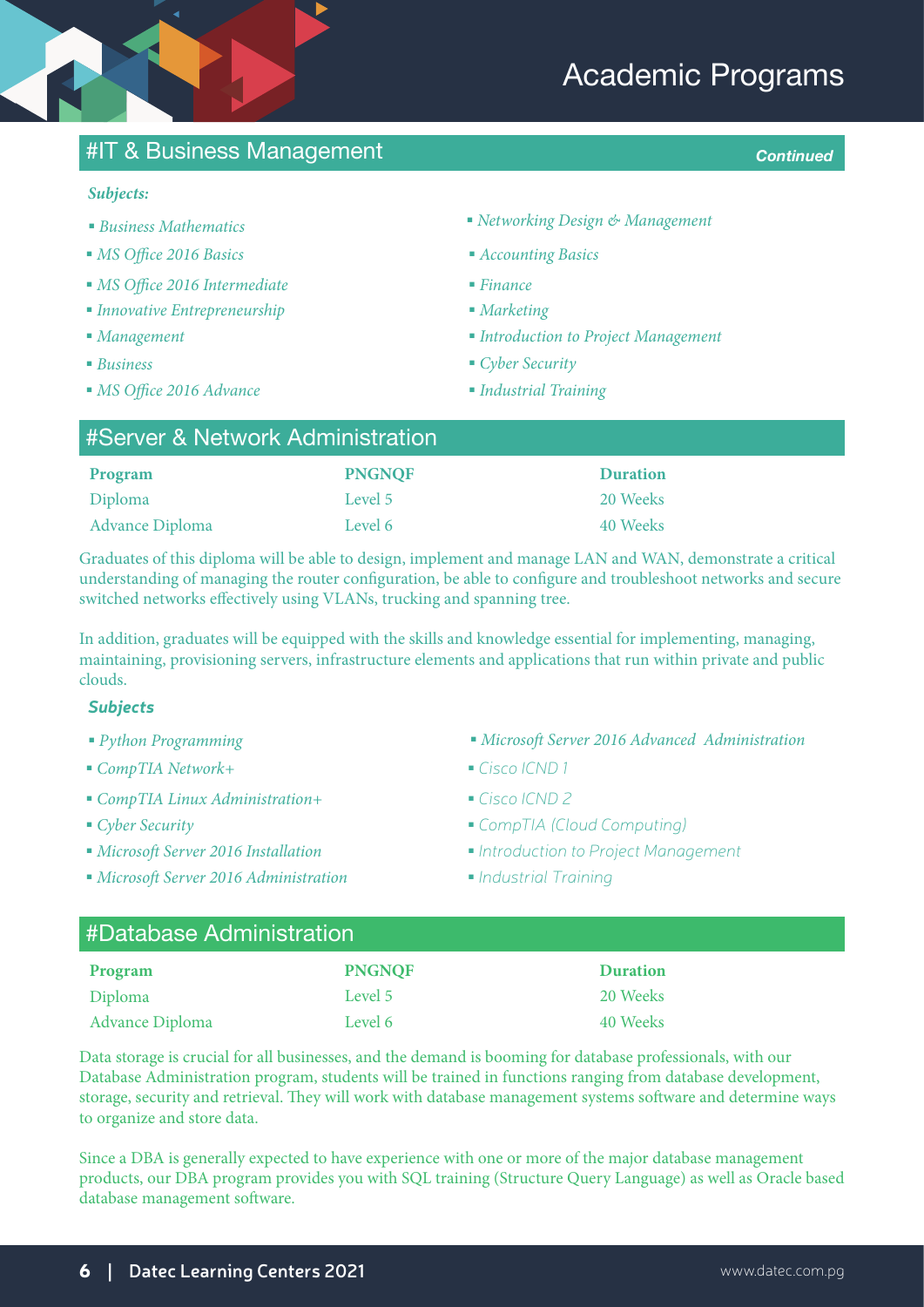

- 
- 
- *Oracle SQL /PL SQL Business Intelligence*

 $\text{HCM}$  Development Development

- 
- 

| <b>MS SQL 2016 Server Administration</b> |  |
|------------------------------------------|--|
|------------------------------------------|--|

- *MS Access 2016 Intermediate Level DB Administration 1 (Oracle 11g/12c)*
- *Python Programming DB Administration2 (Oracle 11g/12c)*
	-
- *Cyber Security Introduction to Project Management*
- *My SQL Industrial Training*

| $\uparrow$ $\uparrow$ $\uparrow$ $\uparrow$ $\uparrow$ $\uparrow$ $\uparrow$ $\uparrow$ $\uparrow$ $\uparrow$ $\uparrow$ $\uparrow$ $\uparrow$ $\uparrow$ $\uparrow$ $\uparrow$ $\uparrow$ $\uparrow$ $\uparrow$ $\uparrow$ $\uparrow$ $\uparrow$ $\uparrow$ $\uparrow$ $\uparrow$ $\uparrow$ $\uparrow$ $\uparrow$ $\uparrow$ $\uparrow$ $\uparrow$ $\uparrow$ $\uparrow$ $\uparrow$ $\uparrow$ $\uparrow$ $\uparrow$<br><b>PNGNQF</b><br><b>Duration</b><br>Program<br>Diploma<br>20 Weeks<br>Level 5 |         |          |  |
|---------------------------------------------------------------------------------------------------------------------------------------------------------------------------------------------------------------------------------------------------------------------------------------------------------------------------------------------------------------------------------------------------------------------------------------------------------------------------------------------------------|---------|----------|--|
|                                                                                                                                                                                                                                                                                                                                                                                                                                                                                                         |         |          |  |
|                                                                                                                                                                                                                                                                                                                                                                                                                                                                                                         |         |          |  |
| Advance Diploma                                                                                                                                                                                                                                                                                                                                                                                                                                                                                         | Level 6 | 40 Weeks |  |

The Diploma in Software Development is a practical, hands-on qualification aimed at making the learner industry ready. The course ensures that graduates have utilized the most up-to-date practices and current programming languages, including C#, Java, JavaScript, PHP, HTML5 and CSS3.

Students will develop high-level technical skills, knowledge and engage in the development of fully functional mobile, web, desktop and cloud applications throughout the duration of the course.

#### *Subjects:*

- *Python Programming Programming in C#*
- *Oracle SQL/ PL SQL ASP .Net*
- 
- 
- *Java and Advance Java Programming Introduction to Project Management*
- 
- 
- 
- *DHTML ADO .Net*
- *Cyber Security Intro to Artificial Intelligence & Robotics* 
	-
- *Software Testing Industrial Training*

### #Software & Mobile Applications

The use of smart phones have revolutionized the information technology age. Today, we use apps for everything, from learning programming to searching for recipes, playing games to kid's A, B,C. Android holds nearly 85% market share of the smartphone market.

This course is designed specifically to train a student become a mobile-app developer expert. The module in the course will take the student through various coding tools and development environment which will make the

student a real expert in the field of mobile app development.

#### *Subjects:*

- 
- 
- 
- 
- *Java & Advance Java Programming Industrial Training*
- *Software Testing*
- *Python Programming Anroid application Part 1*
- *Oracle SQL/ PL SQL Anroid application Part 2*
- *DHTML Intro to Artificial Intelligence & Robotics*
- *Cyber Security Introduction to Project Management* 
	-

*Continued*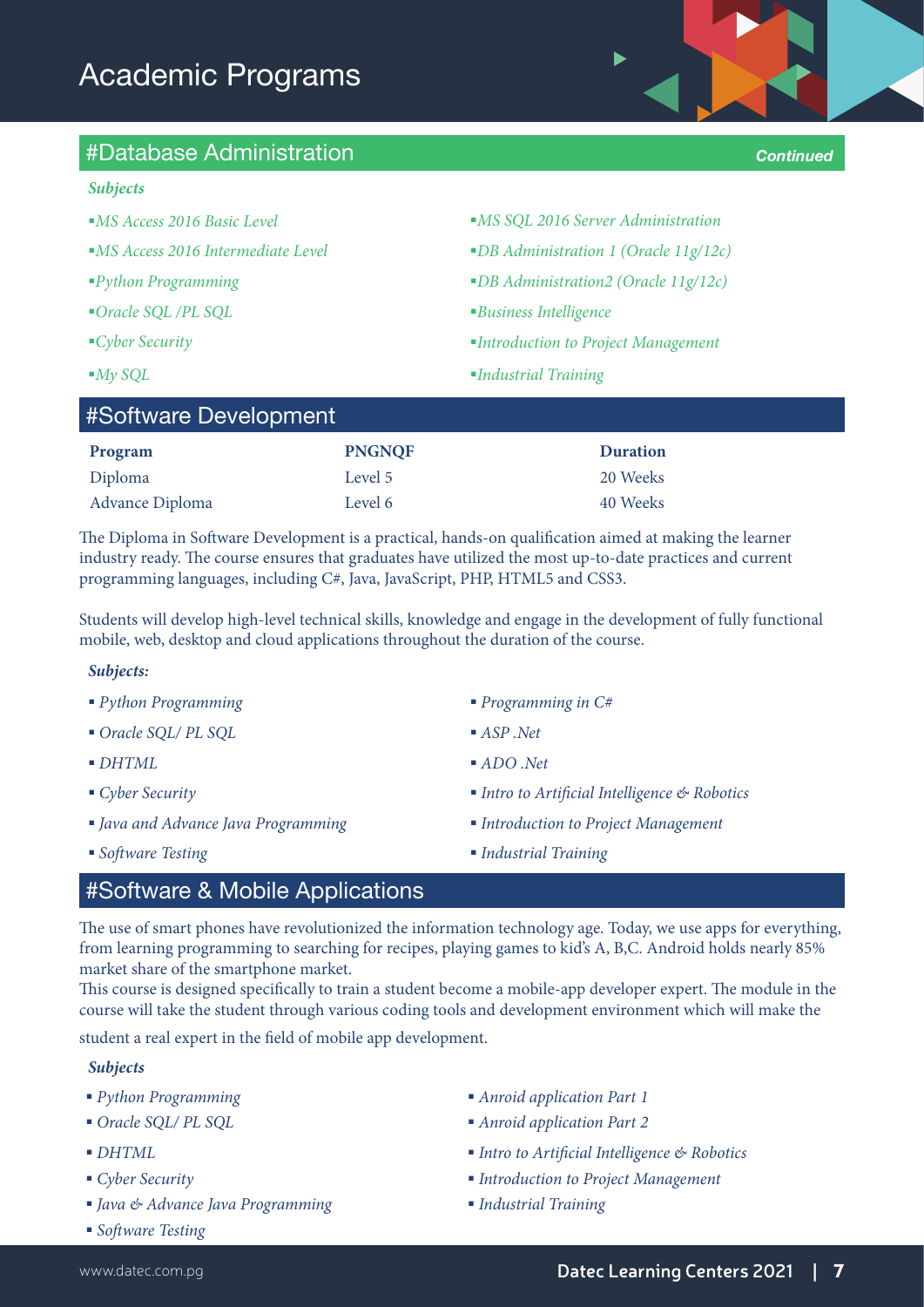### **Diploma in Project Management**

**Duration:** 40 weeks **Semesters**: Two **Sessions**: Saturday/Sunday

**Eligibility**: Degree/Diploma + 2 Years' work experience/Grade 12 + 4 Years' work experience

This program based on the Project management Body of Knowledge 6th Edition, authored by the Project Management Institute – USA.

Projects are becoming complex and organizations demand efficient results. Due to the increased complex nature of projects, professionals with "REAL" project management skills are becoming highly sought-after. Diploma of Project Management is designed for people wanting to succeed in delivering projects across a number of industries in a variety of context such as leading new growth strategies, changing systems, restructuring teams or launching marketing events.

Develop the knowledge and skills to effectively lead a project through from start to finish - including all aspects of a project from budget setting and tracking progress to managing development, communication and quality, risk and human resources, procurement and stakeholder management .

#### *Subjects:*

- *MS Office 2016 (Basic, Intermediate and Advance Levels) Project Cost Management*
- *MS Project Level 1 & 2 Project Cost Management*
- *Project Management Fundamentals Project Quality Management*
- *Project Management Introduction Project Resource Management*
- *The Environment in Which Projects Operate Project Communications Management*
- *The Role of the Project Manager Project Risk Management*
- *Project Integration Management Project Procurement Management*
- *Project Scope Management Project Stakeholder Engagement*
- *Project Schedule Management*

*NOTE: July 2021 onwards we will follow PMI-PMBOK7*

#### **Job Skills Training**

**Duration:** 33 Days **Sessions:** Half day

**Eligibility**: Anyone **Requirement:** Grade 12 & above

This Program is designed for job seekers, fresh graduates, fresh recruits and who have been out of the workforce and looking to get back to work. Develop your personal skills, work habits and find ongoing success in your career.

This training helps participants to build Business skills, Effective communication, Time management, Team building, Interpersonal skills, Project Management Skills and more.

| <b>Business Skills</b>            | <b>Soft Skills</b>                                      | <b>Management Skills</b>               |
|-----------------------------------|---------------------------------------------------------|----------------------------------------|
| MS Excel 2016 Level 1, 2 $\&$ 3   | Time Management<br><b>Team Building</b>                 | <b>Organization Ethics</b>             |
| MS PowerPoint 2016 Level 1 $\&$ 2 | <b>Interpersonal Skills</b><br><b>Stress Management</b> | <b>Project Management Fundamentals</b> |
| MS Outlook 2016 Level 1           | <b>Customer Service</b>                                 |                                        |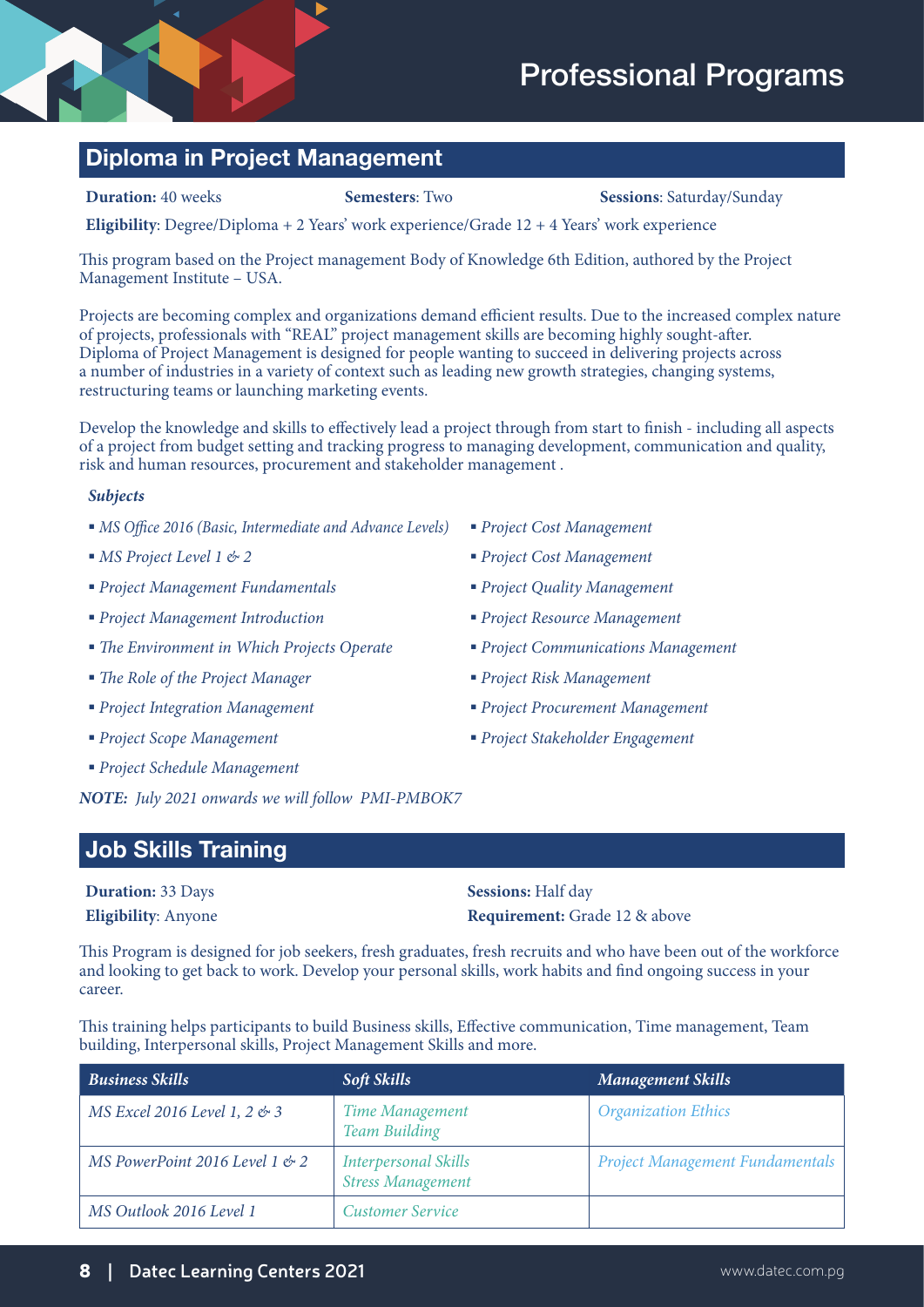### Professional Programs



### **IT Leadership (IT Manager)**

#### **Duration:** 25 Days **Sessions:** Half day

**Eligibility:** IT background with 4 years experience **Requirement:** Grade 12 & above

Most organizations today are fundamentally dependent on their IT systems. Few could survive for very long without them. It is ironic, then, that most companies are also dissatisfied with the value and contribution that IT is making to their business. Blame is usually laid at the door of the company's IT leader.

Information Technology Leadership Program as a fast track toward success in IT. Participants gain experience in IT Architecture, IT Infrastructure, Security and Project Management skills.

#### *Technology Management Skills*

*IT Architecture* 

*ITIL V4*

■ *IoT* 

#### *IT Project Management*

### **IT Certification Bundle Programs:**

- **• CompTIA Desktop Engineer Certification Track Certifications: CompTIA IT Fundamentals, A+ & N+**
- **• Cisco CCNA Certification Track Certifications: Cisco 100-105 (ICND1 V3.0) & 200-105 (ICND2 V3.0)**
- **• Microsoft Server 2016 Administration Certification Track Certifications: 70-740 & 70-741**
- **• Cisco CCNP Certification Track Certifications: 300-101 (Routing) & 300-115 (Switching)**
- **• Microsoft SQL 2016 Administration Certification Track Certifications: 70-764 & 70-765**
- **Oracle 19c Database Administration Certification Track Certifications: Contact our office for certification path**

# Datec Learning Centers provides a gateway to reputed national & international universities on successful completion of our Diploma programs also provides for course credits through lateral entry. Grade 12 **Datec Diploma Company** Under Graduate  **Career Path**

- **BSc IT (Bachelor of Science IT)**
- **BSc CS (Bachelor of Science Computer science)**
- **B.Com (Bachelor of Commerce)**
- **BBA (Bachelor of Business Administration)**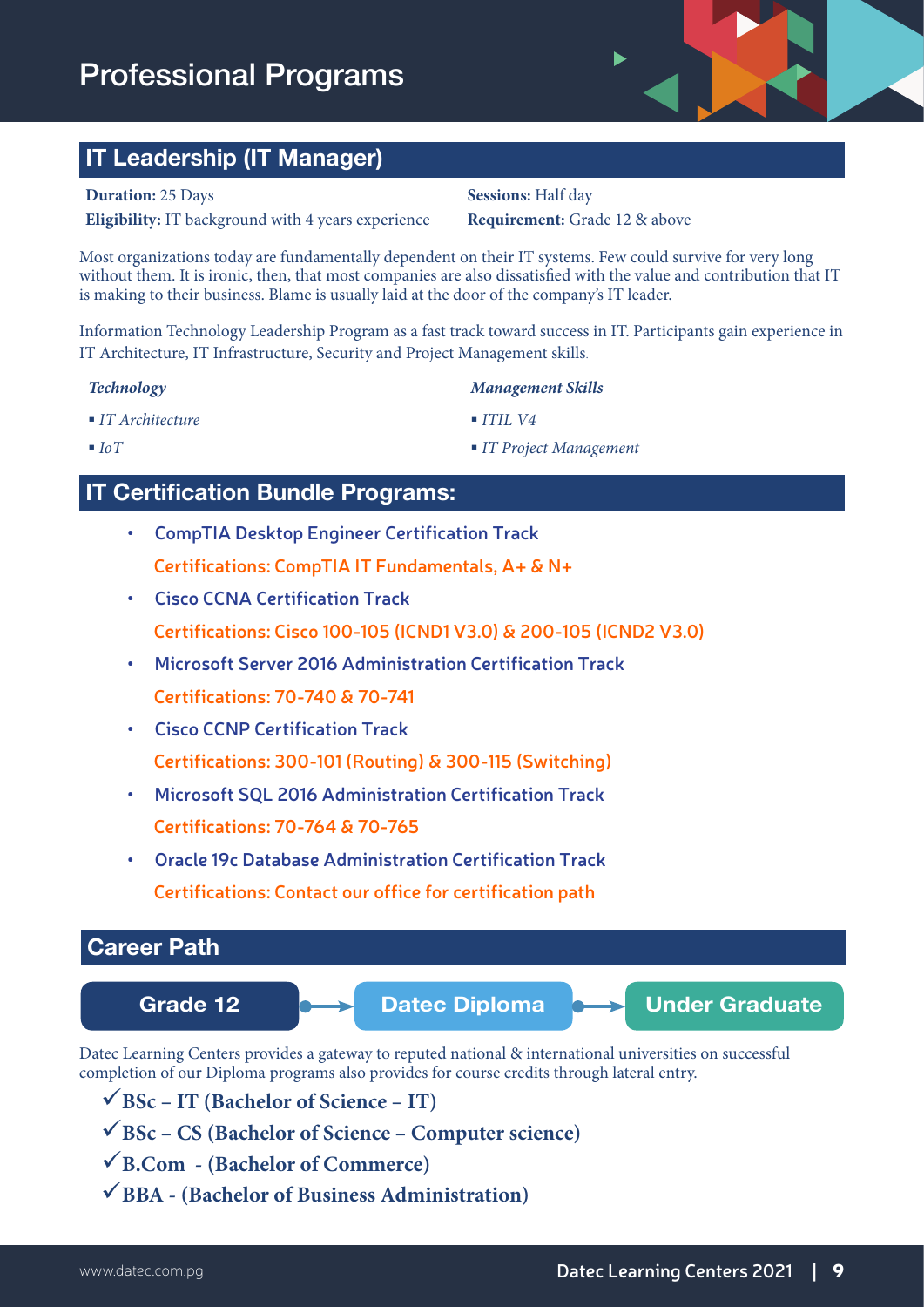### Short Courses (Technology, People & Process Training)

#### *Technology Training*

#### *CompTIA*

- *• CompTIA A Plus.*
- *• CompTIA Network Plus.*
- CompTIA Security Plus.
- *• CompTIA CASP.*
- *• CompTIA CYSA.*
- *• CompTIA IT Fundamentals.*
- *• CompTIA Linux Plus*

#### *Cisco*

- *• ICND 1 v3.0*
- *• ICND 2 V3.0*
- *• CCNA Security*
- *• CCNA Cloud*
- *• CCNP Routing*
- *• CCNP Switching*

#### *Redhat*

- *• RHCA*
- *• RHCE*

#### *Microsoft*

- *• Windows 10 Modern Desktop*
- *• Server 2016 Administration*
- **Server 2016 Networking**
- **Server 2016 Active Directory**
- *Exchange Server 2016*
- *• SQL 206/18 Administration*
- *• SQL 2016/18 Quarrying*

#### **Oracle**

- *• Oracle 11g Administration*
- *• Oracle 12c Administration*
- *• Oracle 13c OEM Administration*
- *• Oracle 18c Administration*
- *• Oracle 12c Weblogic*
- *• Oracle Performance Tuning*

#### *Programing*

- *• Programing in C*
- *• Programing in C++*
- *• Web Design*
- *• Oracle Sun Java SE Programing*
- *• ava performance Tuning*
- *• Programing in Python*
- *• Oracle PLSQL*
- *• Oracle SQL*
- *Intro to AI Programing*

#### *Virtualization*

- *• VMWare VSphere 7.0*
- *• VSAN*
- *• Microsoft Hyper V*

#### *Cloud*

- *• Microsoft Azure*
- *• CompTIA Cloud +*
- *• AWS*

#### *Security*

- **Cybersafe for End-users**
- *Cyber Security for IT Professionals*
- *Cyber Security for Non IT Professional*
- *• CFR-310 Threat Detection & Protection*
- *• IT Security & Risk Management*
- *• CISSP*
- *• CISM*
- *• CEHv10*

#### *People Training*

- *• Anger Management*
- *• Assertiveness and Self-Confidence*
- *• Attention Management*
- *• Basic Bookkeeping*
- *• Budgets And Financial Reports*
- *• Business Etiquette*
- **Business Succession Planning**
- *• Business Writing*
- *Call Centre Training*
- *• Change Management*
- *• •Coaching and Mentoring*
- *• Goal Setting and Getting Things Done*
- *• Handling a Difficult Customer*
- *• High Performance Teams*
- *• Facilitation Skills*
- *• Remote Workforce*
- *• Sales Fundamentals*
- *• Stress Management*
- *Creative Problem Solving*
- *• Conflict Resolution*
- *• Critical Thinking*
- *• Customer Service*
- *• Developing New Managers*
- *• •Emotional Intelligence*
- *<u>Employee Motivation</u>*
- *• Entrepreneurship*
- *Event Planning*
- *• Interpersonal Skills*
- *• Knowledge Management*
- **Lean Process And Six Sigma**
- *• Marketing Basics*
- *Supervising Others*
- *Supply Chain Management*
- *Team Building for Managers*

10 **|****Datec Learning Centers 2021** www.datec.com.pg

*• Teamwork and Team Building*

#### *• Telephone Etiquette*

*• Time Management*

*• Negotiation Skills • Organizational Skills*

*• Overcoming Sales Objections*

*• Performance Management • Personal Productivity • Presentation Skills • Project Management • Negotiation Skills • Organizational Skills • Talent Management • Train-The-Trainer • Women in Leadership • Works-Life Balance • Workplace Diversity • Workplace Harassment • Workplace Violence • MS Office 2016/19*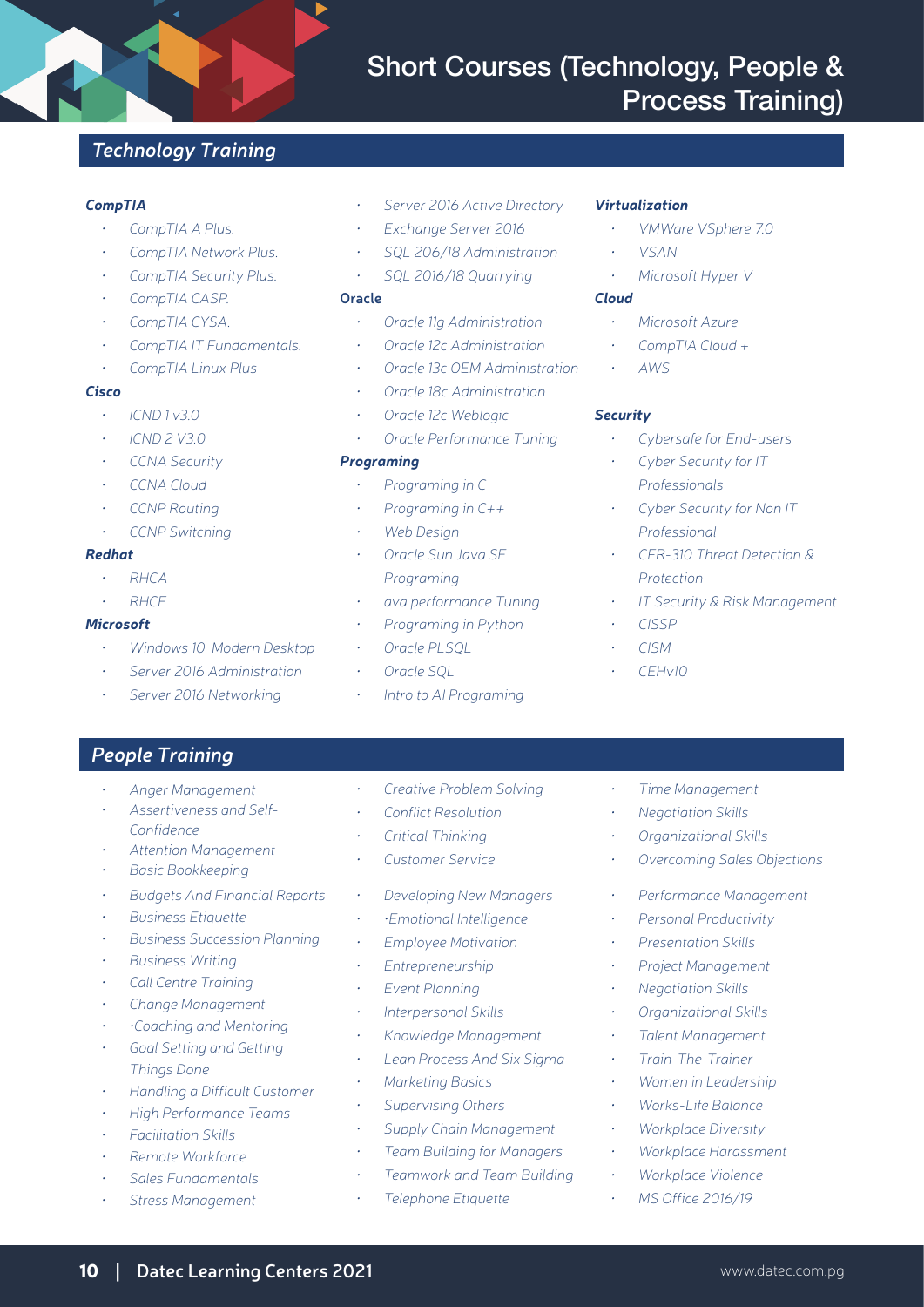### Short Courses (Technology, People & Process Training)



#### *Process Training*

- *• ITIL V4 Foundation*
- *• ITSM*
- *• ITIL Practitioner*
- *• ISO 27001 Auditor*
- *• ISO 27001 Lead Implementer*
- *• Lean IT*
- *• Risk Management*
- *• CISA*
- *• MoR Foundation*
- *• Project Management Fundamental*
- *• Project Management Essentials*
- *• Project Management Professional*
- *• Agile Foundation*
- *• Agile Practitioner*
- *• Prince2 Foundation*
- *• Prince2 Practitioner*
- *• MS Project*
- *• Power BI*
- *• Salesforce CRM*
- *• Resilia Foundation*

### **Training Schedules 2021**

#### *Academic Program Schedule*

| <b>Academic Programs</b> |                                                       |              |               |              |                 |            |              |  |  |  |  |  |
|--------------------------|-------------------------------------------------------|--------------|---------------|--------------|-----------------|------------|--------------|--|--|--|--|--|
| S No                     | <b>Programs</b>                                       |              | <b>Intake</b> | <b>Mode</b>  | <b>Location</b> |            |              |  |  |  |  |  |
|                          |                                                       | Feb          | Jul           | Regular      | <i>Distance</i> | <b>POM</b> | LAE          |  |  |  |  |  |
|                          | Certificate in IT                                     | $\checkmark$ | ✓             |              |                 |            | $\checkmark$ |  |  |  |  |  |
| 2                        | Diploma in IT                                         |              | $\checkmark$  | $\checkmark$ | $\checkmark$    | ✓          | $\checkmark$ |  |  |  |  |  |
| 3                        | Advance Diploma in IT                                 | ✓            | ✓             | $\checkmark$ | $\checkmark$    | ✓          | $\checkmark$ |  |  |  |  |  |
| $\overline{A}$           | Diploma in Project Management                         |              | $\checkmark$  | Weekends     |                 | ✓          |              |  |  |  |  |  |
| 5                        | Dip/Advance Dip in IT & Business<br>Management        | ✓            | ✓             |              |                 | ✓          | ✓            |  |  |  |  |  |
| 6                        | Dip/Advance Dip in Server & Network<br>Administration | $\checkmark$ | ✓             |              |                 | ✓          | ✓            |  |  |  |  |  |
| $\overline{7}$           | Dip/Advance Dip in Database<br>Administration         | ✓            | ✓             |              |                 |            |              |  |  |  |  |  |
| 8                        | Advance Diploma in Software<br>Development            | ✓            | ✓             |              |                 | ✓          |              |  |  |  |  |  |
| 9                        | Advance Diploma in Software & Mobile<br>Applications  |              |               |              |                 |            | ✓            |  |  |  |  |  |

#### *Career Programs*

| <b>Career &amp; Certification Training Programs</b> |                                   |                 |                 |                      |     |     |     |              |              |  |  |  |
|-----------------------------------------------------|-----------------------------------|-----------------|-----------------|----------------------|-----|-----|-----|--------------|--------------|--|--|--|
| S No                                                | Programs                          | <b>Duration</b> | <b>Sessions</b> | <b>Certification</b> | Feb | Mar | May | Jul          | Sep          |  |  |  |
|                                                     | Job Skills Training               | 33 Days         | Regular         | ✓                    | ✓   | ✓   |     | ✓            |              |  |  |  |
| $\overline{\phantom{0}}$                            | <b>IT Leadership</b>              | 25 Days         | Regular         | $\checkmark$         | ✓   |     | ✓   |              | $\checkmark$ |  |  |  |
| 3                                                   | CompTIA Desktop Eng Certification | 5 Months        | Saturday        |                      | ✓   |     |     |              |              |  |  |  |
| $\overline{4}$                                      | Cisco CCNA Certification Track    | 5 Months        | Saturday        | ✓                    |     |     |     | $\checkmark$ |              |  |  |  |
| 5                                                   | MS Server 2016 Administration     | 5 Months        | Saturday        | ✓                    |     |     |     | $\checkmark$ |              |  |  |  |
| 6                                                   | Cisco CCNP Certification Track    | 5 Months        | Saturday        |                      |     |     |     | $\checkmark$ |              |  |  |  |
|                                                     | MS SQL 2016 Administration Track  | 5 Months        | Saturday        |                      |     |     |     |              |              |  |  |  |
| 8                                                   | Oracle 12c Administration Track   | 5 Months        | Saturday        |                      |     |     |     |              |              |  |  |  |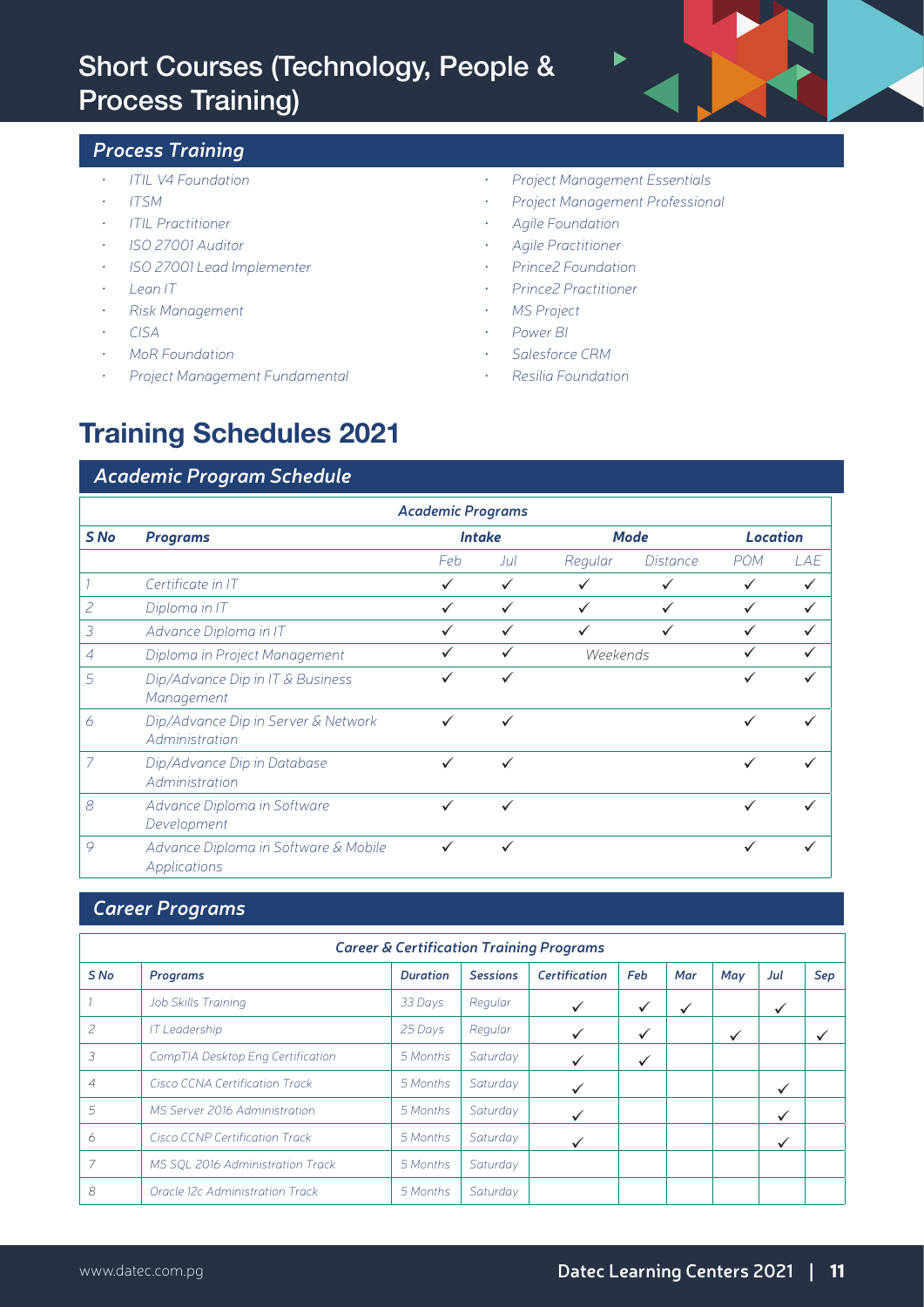# Training Schedules 2021

### *IT Trainings*

| <b>Technology</b>       | <b>Programs</b>                   | <b>Duration</b> | Jan       | Feb       | Mar       | Apr       | May       | Jun       | Jul       | Aug       | <b>Sep</b> | <b>Oct</b> | Nov       | Dec       |
|-------------------------|-----------------------------------|-----------------|-----------|-----------|-----------|-----------|-----------|-----------|-----------|-----------|------------|------------|-----------|-----------|
|                         | CompTIA IT Fundamentals           | 5 Days          | $25 - 29$ |           |           | $19 - 23$ |           |           | $12 - 16$ |           |            |            |           |           |
|                         | CompTIA A Plus Core 1             | 5 Days          |           | $22 - 26$ |           |           | $17 - 21$ |           |           | $16 - 20$ |            |            |           |           |
| CompTIA                 | CompTIA A Plus Core 2             | 5 Days          |           |           | $22 - 26$ |           |           | $7 - 11$  |           |           | $20 - 24$  |            |           |           |
|                         | CompTIA Network Plus              | 5 Days          |           |           |           | $12 - 16$ |           |           | $5 - 9$   |           |            | $4 - 8$    |           |           |
|                         | CompTIA Security Plus             | 5 Days          |           |           |           |           | 24-28     |           |           | $9 - 13$  |            |            | $8 - 12$  |           |
|                         | CompTIA CASP                      | 5 Days          |           |           |           |           |           | $21 - 25$ |           |           | $6 - 10$   |            |           | $6 - 10$  |
|                         | CCNA Part 1                       | 5 Days          |           | $15 - 19$ |           |           | $3 - 7$   |           |           | $2 - 6$   |            |            | $1 - 5$   |           |
| O                       | CCNA Part 2                       | 5 Days          |           |           |           | $19 - 23$ |           |           | $26 - 30$ |           |            |            |           | $6 - 10$  |
| $\overline{\mathbf{U}}$ | <b>CCNA Security</b>              | 5 Days          |           |           |           |           | 24-28     |           |           |           |            |            | $15 - 19$ |           |
|                         | <b>CCNA Cloud</b>                 | 5 Days          |           |           | $8 - 12$  |           |           |           |           |           | 27-10ct    |            |           |           |
| $\mathbf U$             | <b>CCNP Routing</b>               | 5 Days          |           |           |           | $26 - 30$ |           |           |           |           |            | $11 - 15$  |           |           |
|                         | <b>CCNP Switching</b>             | 5 Days          |           |           |           |           |           | 28-2 Jul  |           |           |            |            |           | $13 - 17$ |
|                         | <b>Redhat Linux RH124</b>         | 5 Days          |           | $8 - 12$  |           |           | $24 - 28$ |           |           | $16 - 20$ |            |            |           |           |
| Linux                   | Redhat Linux RH134                | 5 Days          |           |           |           | $12 - 16$ |           |           | $26 - 30$ |           |            |            |           |           |
|                         | Redhat Linux RH254                | 5 Days          |           |           |           |           |           | $21 - 25$ |           |           | $20 - 24$  |            |           | $6 - 10$  |
|                         | Windows 10 MD 100                 | 5 Days          |           |           | $1 - 5$   |           |           |           | 5-9       |           |            |            |           |           |
|                         | Windows 10 MD 101                 | 5 Days          |           |           |           |           | $17 - 21$ |           |           |           |            | $4 - 8$    |           |           |
| Microsoft               | Azure foundation & Admin          | 5 Days          |           |           | $15 - 19$ |           |           |           | $12 - 16$ |           |            |            | 29-3 Dec  |           |
|                         | Server 2016 Administration        | 5 Days          |           | 22-26     |           |           | $10 - 14$ |           |           | $16 - 20$ |            |            | $8 - 12$  |           |
|                         | Server 2016 Networking            | 5 Days          |           |           | $22 - 26$ |           |           | $21 - 25$ |           |           | $20 - 24$  |            |           |           |
|                         | Identity with Windows Server 2016 | 5 Days          |           |           |           | $12 - 16$ |           |           | 12.16     |           |            | $18 - 22$  |           |           |
| W                       | Exchange Server 2016              | 5 Days          |           |           |           |           | $17 - 21$ |           |           | $9 - 13$  |            |            | $22 - 26$ |           |
|                         | SQL 206/18 Admin                  | 5 Days          |           |           | $8 - 12$  |           |           | $7 - 11$  |           |           | $6 - 10$   |            |           |           |
|                         | SQL 2016/18 Quarrying             | 5 Days          |           |           |           |           | $10 - 14$ |           |           | $9 - 13$  |            |            | $22 - 26$ |           |
|                         | Oracle 12c/18c/19c Admin 1        | 5 Days          |           | $22 - 26$ |           |           |           | 28-2 Jul  |           |           |            | $25 - 29$  |           |           |
| ับ                      | Oracle 12c/18c/19c Admin 2        | 5 Days          |           |           |           | $26 - 30$ |           |           |           | $2 - 6$   |            |            |           | $13 - 17$ |
|                         | Oracle 12c WebLogic               | 5 Days          |           |           |           |           | 24-28     |           |           |           |            | $18 - 22$  |           |           |
|                         | <b>Oracle Performance Tuning</b>  | 5 Days          |           |           | $22 - 26$ |           |           |           |           |           |            |            | $15 - 19$ |           |
| ORACL                   | Oracle PLSQL 12c                  | 5 Days          |           | $15 - 19$ |           |           |           |           | $26 - 30$ |           |            |            |           |           |
|                         | Oracle SQL 12c                    | 5 Days          |           |           |           | $19 - 23$ |           |           |           | $9 - 13$  |            |            |           |           |
|                         | Programing in C                   | 5 Days          |           | $15 - 19$ |           |           |           | $7 - 11$  |           |           |            | $4 - 8$    |           |           |
| Programing              | Programing in C++                 | 5 Days          |           |           |           | $12 - 16$ |           |           |           | $16 - 20$ |            |            |           |           |
|                         | Web Designing                     | 5 Days          |           |           | $22 - 26$ |           |           |           |           | $2 - 6$   |            |            |           |           |
|                         | Programing in Java                | 5 Days          |           | $22 - 26$ |           |           | $10 - 14$ |           |           | $2 - 6$   |            |            |           |           |
|                         | Programing in Python              | 5 Days          |           |           |           | $26 - 30$ |           |           | $26 - 30$ |           |            | $11 - 15$  |           |           |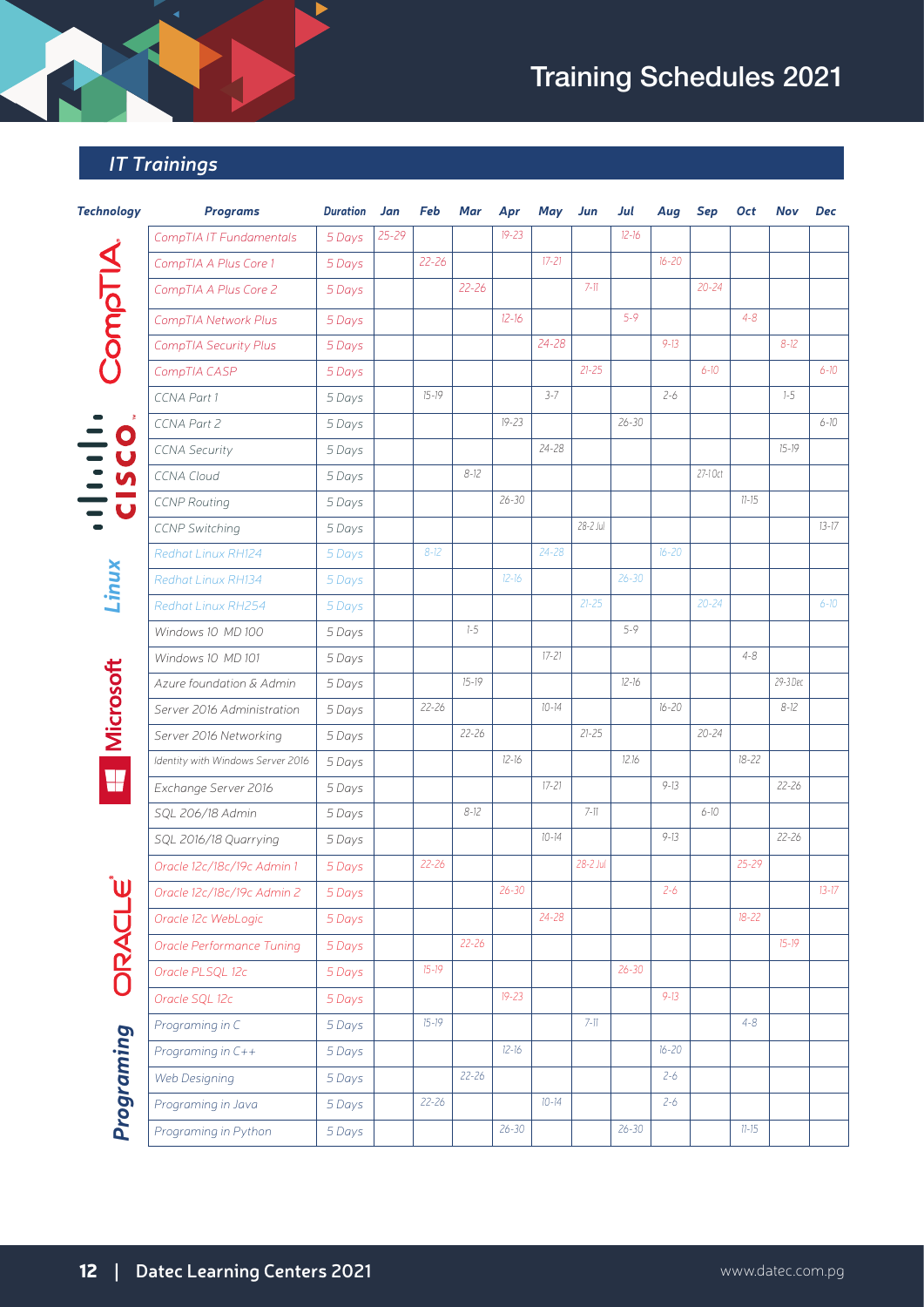### Training Schedules 2021

| Cybersafe for End-users                  | 1 Day     | 29        |           | 5         |           | 3         |           | $\overline{\phantom{a}}$ |           |           |           | 5         |           |
|------------------------------------------|-----------|-----------|-----------|-----------|-----------|-----------|-----------|--------------------------|-----------|-----------|-----------|-----------|-----------|
| CFR-310 Threat Detection &<br>Protection | 5<br>Days |           |           |           |           | $3 - 7$   |           |                          |           |           |           |           |           |
| IT Security & Risk Management            | 2 Days    |           |           | $1 - 7$   |           |           | $3 - 4$   |                          |           | $2 - 3$   |           |           | $2 - 3$   |
| Cyber Security for IT Professionals      | 2 Days    |           |           | $8-12$    |           |           |           |                          |           | $6 - 10$  |           |           |           |
| <b>CISSP</b>                             | 5 Days    |           | $8 - 12$  |           |           |           |           | $5 - 9$                  |           |           |           |           |           |
| <b>CISM</b>                              | 5 Days    |           |           |           |           |           | $7 - 11$  |                          |           |           |           | $15 - 19$ |           |
| CEHv10                                   | 5 Days    |           |           |           |           |           | $21 - 25$ |                          |           |           |           |           | $6 - 10$  |
| <b>CISA</b>                              | 5 Days    |           |           | $22 - 26$ |           |           |           |                          | $16 - 20$ |           |           |           |           |
| ITIL V4 IT Service Management            | 5 Days    | $18 - 20$ |           |           | $12 - 14$ |           |           | $12 - 14$                |           |           | $11 - 13$ |           |           |
| Project management Fundamentals          | 5 Days    | $25 - 27$ |           |           | $19 - 21$ |           |           | $19 - 21$                |           |           | $18 - 20$ |           |           |
| Project Management Essentials            | 5 Days    |           | $15 - 17$ |           |           | $10 - 12$ |           |                          | $9 - 11$  |           |           | $8 - 10$  |           |
| Project Management Professional (PMBOK6) | 5 Days    |           |           | $15 - 19$ |           |           | $21 - 25$ |                          |           | $20 - 24$ |           |           | $13 - 17$ |
| ISO 27001 ISMS Foundation                | 5 Days    |           | $22 - 24$ |           |           | $17-19$   |           |                          | $23 - 25$ |           |           | $23 - 24$ |           |
| ISO 27001 ISMS Practitioner              | 5 Days    |           |           |           | $26 - 28$ |           |           | $26 - 28$                |           |           | $25 - 27$ |           |           |
| Lean Six Sigma Green Belt                | 5 Days    |           |           |           |           | $74 - 78$ |           |                          |           | $27-10ct$ |           |           |           |
|                                          |           |           |           |           |           |           |           |                          |           |           |           |           |           |

*NOTE:* Schedules subject to change, please contact our office to confirm about schedules.

|                 | <b>Business Skills Trainings</b> |                    |                 |           |           |           |           |           |           |           |           |           |           |            |            |
|-----------------|----------------------------------|--------------------|-----------------|-----------|-----------|-----------|-----------|-----------|-----------|-----------|-----------|-----------|-----------|------------|------------|
| S <sub>No</sub> | <b>Programs</b>                  | Level              | <b>Duration</b> | Jan       | Feb       | Mar       | Apr       | May       | Jun       | Jul       | Aug       | Sep       | Oct       | <b>Nov</b> | <b>Dec</b> |
| $\mathcal{I}$   |                                  | Level 1            | 2 Days          | $19 - 20$ |           |           | $8 - 9$   |           |           | $1 - 2$   |           |           | $5 - 6$   |            |            |
| $\overline{c}$  | <b>MS Excel</b><br>2016          | Level 2            | 2 Days          |           | $22 - 23$ |           |           | $24 - 25$ |           |           | $23 - 24$ |           |           | $22 - 23$  |            |
| 3               |                                  | Level 3            | 2 Days          |           |           | $22 - 23$ |           |           | $21 - 22$ |           |           | $27 - 28$ |           |            |            |
| $\overline{4}$  |                                  | Level 1            | 2 Days          | $21 - 22$ |           |           | $12 - 13$ |           |           | $8 - 9$   |           |           | $7 - 8$   |            |            |
| 5               | <b>MS Word</b><br>2016           | Level 2            | 2 Days          |           | $25 - 26$ |           |           | $27 - 28$ |           |           | $30 - 31$ |           |           | $25 - 26$  |            |
| 6               |                                  | Level 3            | 2 Days          |           |           | $25 - 26$ |           |           | $24 - 25$ |           |           | $23 - 24$ |           |            |            |
| 7               |                                  | Level 1            | 2 Days          | $25 - 26$ |           |           | $26 - 27$ |           |           | $26 - 27$ |           |           | $25 - 26$ |            |            |
| 8               | <b>MS Access</b>                 | Level 2            | 2 Days          |           | $15 - 16$ |           |           | $17-18$   |           |           | $16 - 17$ |           |           | $29 - 30$  |            |
| 9               | 2016                             | Level 3            | 2 Days          |           |           | $29 - 30$ |           |           | $28 - 29$ |           |           | 30-1 Oct  |           |            |            |
| 10              | <b>MS PowerPoint</b>             | Level 1            | 2 Days          | $28 - 29$ |           |           | $29 - 30$ |           |           | $29 - 30$ |           |           | $28 - 29$ |            |            |
| 11              | 2016                             | Level 2            | 2 Days          |           |           | $4 - 5$   |           |           | $3 - 4$   |           |           | $6 - 7$   |           |            | $2 - 3$    |
| 12 <sup>°</sup> | <b>MS Outlook</b>                | Level 1            | 2 Days          |           | $18 - 19$ |           |           | $6 - 7$   |           |           | $5 - 6$   |           |           | $4 - 5$    |            |
| 13              | 2016                             | Level 2            | 2 Days          |           |           |           | $15 - 16$ |           |           | $15 - 16$ |           |           | $14 - 15$ |            |            |
| 14              | MYOB V19                         | Level 1            | 4 Days          |           | $8 - 11$  |           |           | $10 - 13$ |           |           | $9 - 12$  |           |           | $8 - 11$   |            |
| 15              | <b>Accounting Rights</b>         | Level <sub>2</sub> | 4 Days          |           |           |           | $12 - 15$ |           |           | $12 - 15$ |           |           | $11 - 14$ |            |            |
| 16              | <b>Dashboard Reports</b>         |                    | 2 Days          |           | $22 - 23$ |           |           | $17-18$   |           |           | $16 - 17$ |           |           | $15-16$    |            |
| 17              | Data Analysis &<br>Visualization |                    | 3 Days          |           |           | $15 - 17$ |           |           | $15 - 17$ |           |           | $13 - 15$ |           |            | $13 - 15$  |

*NOTE:* Schedules subject to change, please contact our office to confirm about schedules.

 $\blacktriangleright$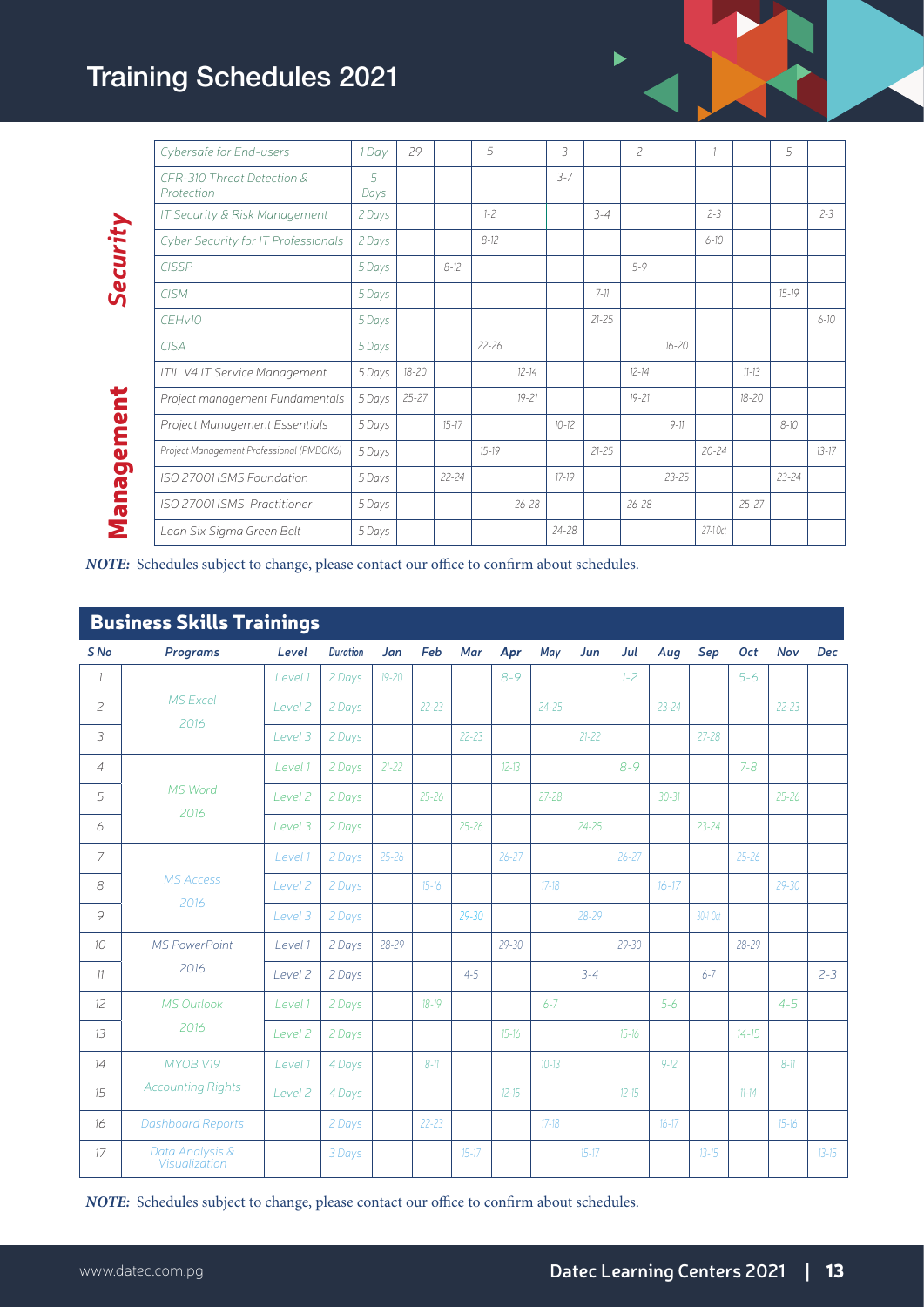### Training Schedules

### **Soft Skills Trainings**

| S <sub>No</sub> | Programs                    | <b>Duration</b> | Jan       | Feb       | Mar       | Apr       | May       | Jun       | Jul       | Aug       | Sep       | Oct       | <b>Nov</b> | <b>Dec</b> |
|-----------------|-----------------------------|-----------------|-----------|-----------|-----------|-----------|-----------|-----------|-----------|-----------|-----------|-----------|------------|------------|
| $\mathcal{I}$   | <b>Business Writing</b>     | 2 Days          | $18 - 19$ |           |           | $8 - 9$   |           |           | $1 - 2$   |           |           | $7 - 8$   |            |            |
| $\overline{c}$  | <b>Communication Skills</b> | 2 Days          | $21 - 22$ |           |           | $15 - 16$ |           |           | $8 - 9$   |           |           | $14 - 15$ |            |            |
| 3               | <b>Customer Service</b>     | 2 Days          | $25 - 26$ |           |           | $22 - 23$ |           |           | $15 - 16$ |           |           | $21 - 22$ |            |            |
| $\overline{4}$  | Interpersonal Skills        | 2 Days          | $28 - 29$ |           |           | $29 - 30$ |           |           | $22 - 23$ |           |           | $28 - 29$ |            |            |
| 5               | Leadership                  | 2 Days          |           | $4 - 5$   |           |           | $6 - 7$   |           |           | $5 - 6$   |           |           | $4 - 5$    |            |
| 6               | <b>Negotiation Skills</b>   | 2 Days          |           | $11 - 12$ |           |           | $13 - 14$ |           |           | $12 - 13$ |           |           | $11 - 12$  |            |
| $\overline{7}$  | Office management           | 2 Days          |           | $18 - 19$ |           |           | $20 - 21$ |           |           | $19 - 20$ |           |           | $18 - 19$  |            |
| 8               | <b>Presentation Skills</b>  | 2 Days          |           | $25 - 26$ |           |           | 27-28     |           |           | $23 - 24$ |           |           | $25 - 26$  |            |
| 9               | Problem Solving             | 2 Days          |           |           | $4 - 5$   | $2 - 3$   |           | $3 - 4$   |           |           | $2 - 3$   |           |            | $2 - 3$    |
| 10 <sup>2</sup> | <b>Stress Management</b>    | 2 Days          |           |           | $11 - 12$ | $16 - 17$ |           | $10 - 11$ |           |           | $9 - 10$  |           |            | $9 - 10$   |
| 11              | Supervisory Skills          | 2 Days          |           |           | $18-19$   | $23 - 24$ |           | $17 - 18$ |           |           | $23 - 24$ |           |            | $16 - 17$  |
| 12 <sup>°</sup> | <b>Team Building</b>        | 2 Days          |           |           | $25 - 26$ |           |           | $24 - 25$ |           |           | $27 - 28$ |           |            | $23 - 24$  |
| 13              | Telephonic Skills           | 2 Days          |           | 22        |           | 26        |           | 28        |           | 30        |           | 25        |            | 3          |

*NOTE:* Schedules subject to change, please contact our office to confirm about schedules.

### **Occupational Health & Safety Program**

| S No                     | Programs               | <b>Duration</b> | Feb       | Feb       | Mar | Apr       | May       | Jun       | Jul   | Aug       | Sep      | Oct   | Nov       | <b>Dec</b> |
|--------------------------|------------------------|-----------------|-----------|-----------|-----|-----------|-----------|-----------|-------|-----------|----------|-------|-----------|------------|
|                          | <b>First Aid</b>       | 1 Days          | $5 - 7$   |           |     | 6         |           |           |       |           |          | 5     |           |            |
|                          | Safety Officer Level 1 | 3 Days          | $27 - 29$ |           |     | $28 - 30$ |           |           | 28-30 |           |          | 27-29 |           |            |
|                          | Safety Officer Level 2 | 3 Days          |           | $24 - 26$ |     |           | $26 - 28$ |           |       | $23 - 25$ |          |       | $24 - 26$ |            |
| $\overline{\mathcal{A}}$ | Safety Officer Level 3 | 4 Days          |           |           |     |           |           | $23 - 25$ |       |           | $29-10c$ |       |           | $15 - 17$  |

*NOTE:* Schedules subject to change, please contact our office to confirm about schedules.

### **Special Programs**

| Programs                 | <b>Description</b>                         | <b>Training Delivery</b> |
|--------------------------|--------------------------------------------|--------------------------|
| <b>IT Manager Skills</b> | Project management & IT Service Management | Datec                    |
| VMWare VSphere 7.0       | Installation, Configuration & Management   | <b>VMWare Australia</b>  |
| <b>ISO 27001</b>         | Information Security Foundation            | Datec                    |
| CFR 310                  | <b>Cyber Security First Responder</b>      | Logical Operations - USA |
| <b>CISA</b>              | <b>Information Security Auditor</b>        | <b>ISACA</b>             |
| <b>CISSP</b>             | Information Systems Security Professional  | <b>Datec</b>             |
| <b>PMP</b>               | Project Management Professional            | Datec                    |
| Six Sigma                | Six sigma Green Belt                       | Datec                    |
| <b>CISM</b>              | <b>Information Security Manager</b>        | <b>ISACA</b>             |
| <b>ISO 31000</b>         | Enterprise Risk Management                 | <b>Datec</b>             |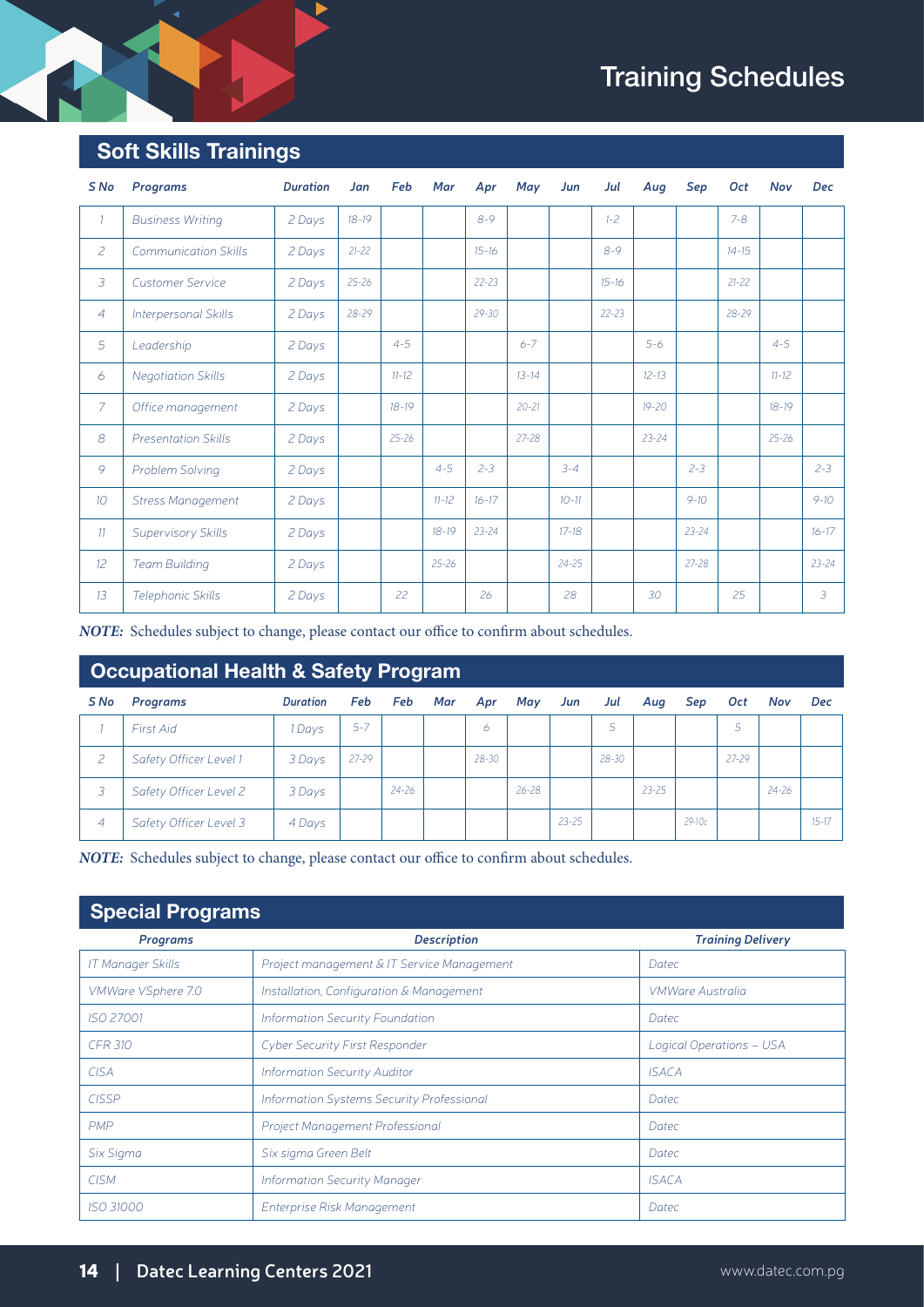### Our Trainings & Partners  $(1)$  $(1)$ **CİTRIX® Microsoft ORACLE®** CISCO. **VEEAII**<br>Modern Data Protection **S**redhat **CompTIA** KASPERSKYS **Symantec** FEERTINET ITIL® HSACA® **vm**ware<sup>®</sup> Project Logical<br>Operations JUNIPETWORKS Management **PEARSON** PROMETRIC php psi **VUE** ®puthon<sup>"</sup> LEAN IT Mu! **ASSOCIATION Microsoft NUTANIX Azure** CYRERSECURITY **GLO**

 ${\rm DIS}^{\circ}$ 

**Computer Learning Centers** 



Unitech-LAE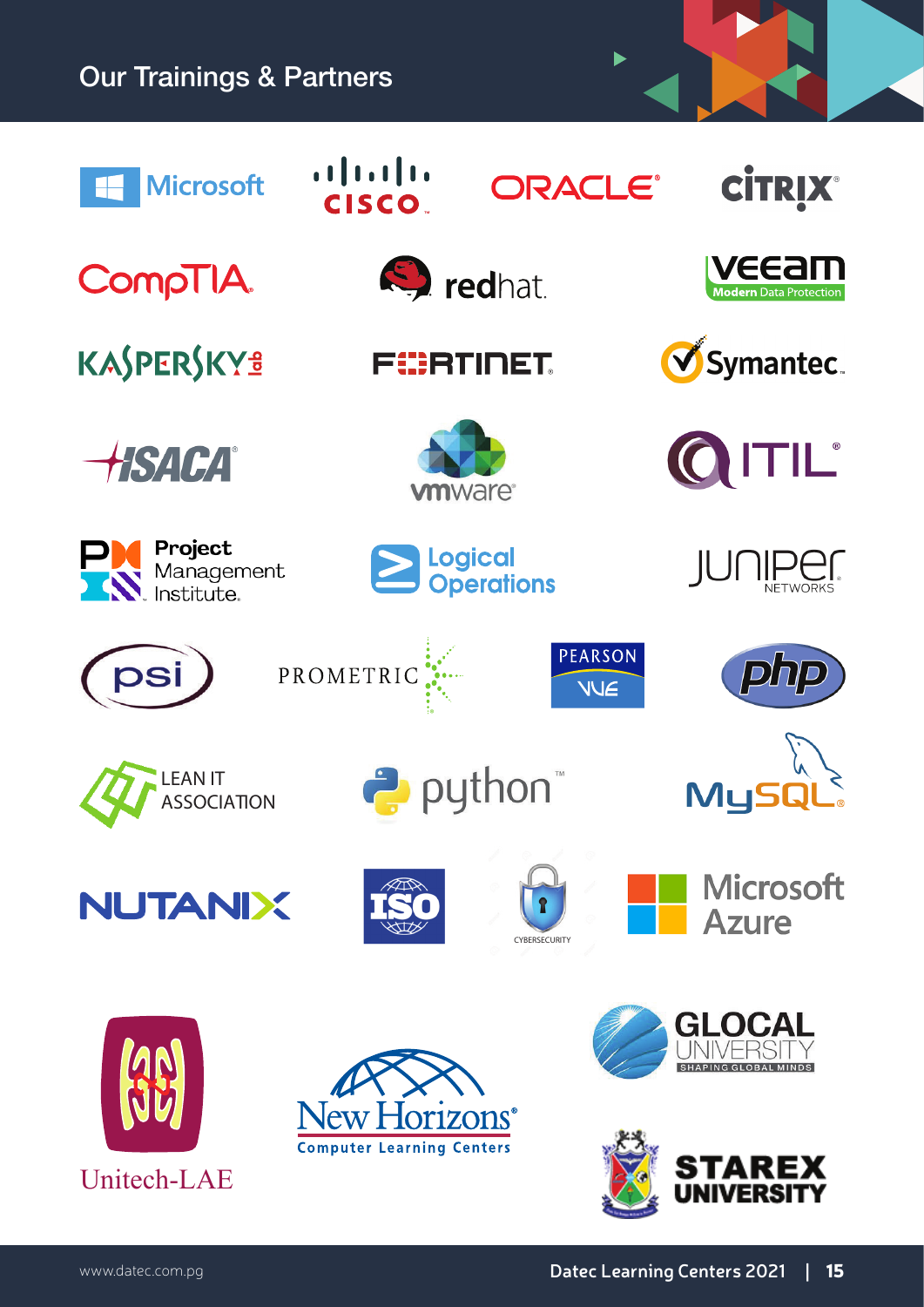### Our Trainer's Team

 $\bigcap$ 

 $\bigcap$ 

 $\bigcap$ 

- • Cisco Certified System Instructor (CCSI 32498)
- • Certified Project Management Professional (PMP)
- • Certified Information Systems Auditor(CISA)
- Agile Certified Practitioner (ACP)
- LSSGB, PRINCE2, ITIL, CEHv6, CCNP, ISO3100, ISO22301, MCSA, MCITP, MCTS,…

#### *Jomesh V Joseph MCA (Masters in Computer Applications)*

- Pg Dip in Business Administration
- Microsoft Certified Trainer (MCT)
- Microsoft BI, MD100, MD101, CompTIA L+, A+, MCSA,MCSE, MCITP, MCTS, OCP, .Net, SCP,…

## *Ravichandran.C BA., Kathleen Ratnasingam B Ed.,*

- PG Dip in Leadership & Development
- PG Dip in Education
- Dip in Religious Education
- Dip in Ministry

#### *Sujodh Mohammad Shams BE (Bachelor of Engineering),*

MCP, MCITP, MCTS,...

#### *Senthil Kumar MCA,(Masters in Computer Applications)*

MCP, JAVA, OCA, Android, .Net,...

#### *Siva Kumar MCA,(Masters in Computer Applications)*

MCP, JAVA,.NET,...

#### $\Omega$ *BERRY KASAN B Ed (Technical)*

 $\bigcirc$ 

 $\Omega$ 

- Cert in Lean Startup Method
- Cert in TOT
- Cert in Sales & Marketing
- Certificate in Safety (1 & 2)

#### *Anthoo Roys BSc, (MBA),*

Cisco Certified System Instructor

CCNP (R&S), CCNP (Security), MCP, MCSA, MCTS, CompTIA A+,…

#### *Paul Alex MCA (Masters in Computer Applications)*

CCNA, JCNA, MCP, MCTS, OCA,..